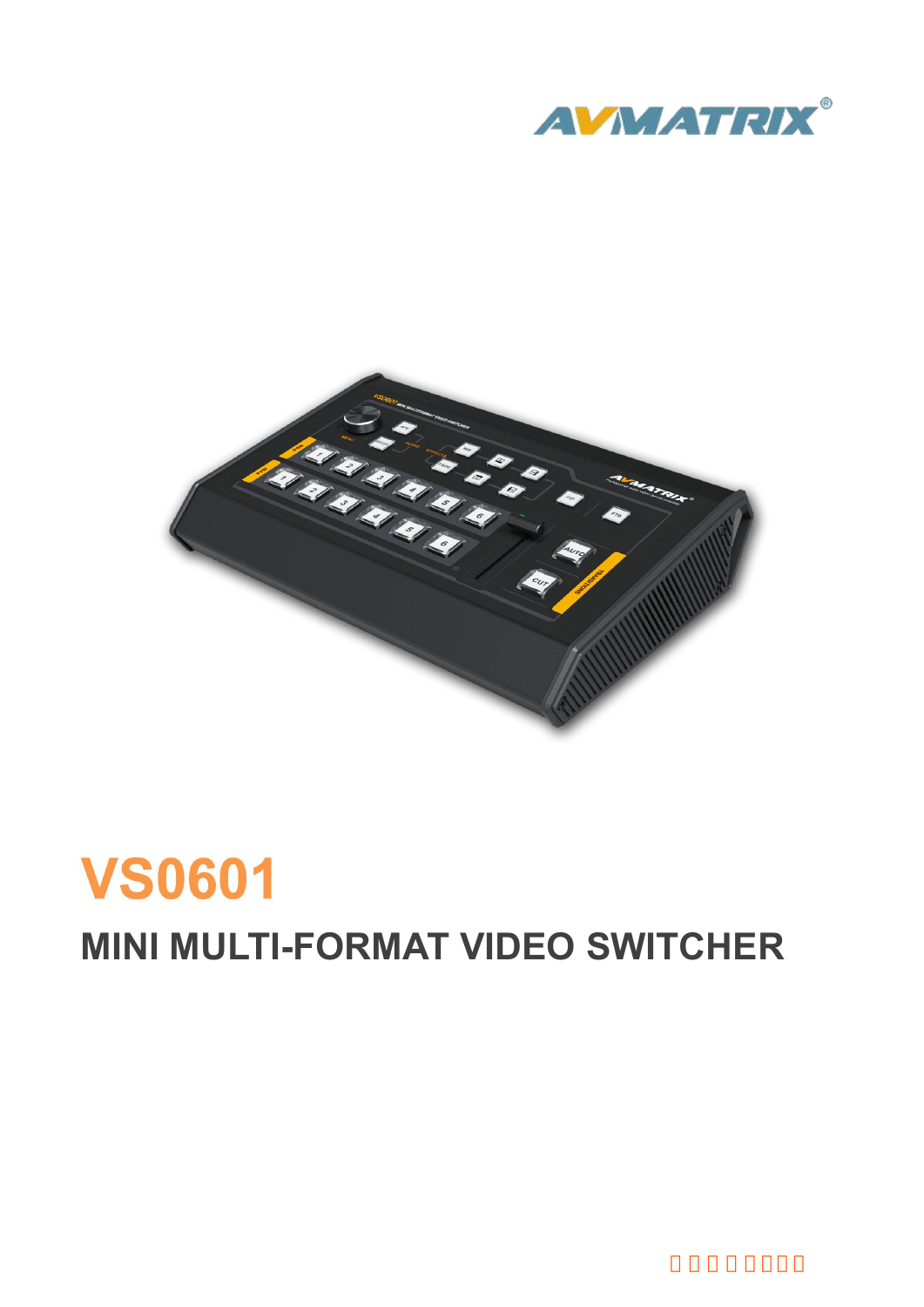**USING THE UNIT SAFELY**<br>Before using this unit, please read below warning and precautions which proveoncerning the proper operation of the unit. Besides, to assure that you have<br>every feature of your new unit, read below m USING THE UNIT SAFELY<br>Before using this unit, please read below warning and precautions which provide important information<br>concerning the proper operation of the unit. Besides, to assure that you have gained a good grasp **CONCE THE UNIT SAFELY**<br>Before using this unit, please read below warning and precautions which provide important information<br>concerning the proper operation of the unit. Besides, to assure that you have gained a good gra USING THE UNIT SAFELY<br>Before using this unit, please read below warning and precautions which provide important information<br>concerning the proper operation of the unit. Besides, to assure that you have gained a good grasp USING THE UNIT SAFELY<br>Before using this unit, please read below warning an<br>concerning the proper operation of the unit. Besides,<br>every feature of your new unit, read below manual. T<br>further convenient reference.<br>Warning An **THE UNIT SAFELY**<br>ing this unit, please read below warning and precautions which<br>g the proper operation of the unit. Besides, to assure that you h<br>ture of your new unit, read below manual. This manual should b<br>nvenient ref USING THE UNIT SAFELY<br>
Before using this unit, please read below warning and precautions which provide important information<br>
concerning the proper operation of the unit. Besides, to assure that you have gained a good gras SERVIT THE UNIT SAFELT<br>
Before using this unit, please read below warning and precautions which providence<br>
concerning the proper operation of the unit. Besides, to assure that you have g<br>
every feature of your new unit, r Eefore using this unit, please read below warning and precautions which provide important information<br>concerning the proper operation of the unit. Besides, to assure that you have gained a good grasp of<br>every feature of y



Warning the proper operation of the tilt. Besides, to assure that you have gained a good grasp or<br>every feature of your new unit, read below manual. This manual should be saved and kept on hand for<br>further convenient refer Warning And Cautions<br>
Warning And Cautions<br>
Some the specified supply voltage.<br>
Some than the specified supply voltage.<br>
Some than the specified supply voltage.<br>
Some than the specified supply voltage.<br>
Some to avoid falli Warning And Cautions<br>
• Warning And Cautions<br>
• To avoid falling or damage, please do not<br>
• Operate unit only on the specified supply<br>
• Disconnect power cord by connector only<br>
• Do not place or drop heavy or sharp-edge<br> Welling Ario Gaudioris<br>
\*\* To avoid falling or damage, please do not place this unit on an unstable cart, stand, or table.<br>
\*\* Operate unit only on the specified supply voltage.<br>
\*\* Disconnect power cord by connector only. We To avoid falling or damage, please do not place this unit on an unstable cart, stand, or table.<br>
We Operate unit only on the specified supply voltage.<br>
We Disconnect power cord by connector only. Do not pull on cable po Explorate unit only on the specified supply voltage.<br>
So Disconnect power cord by connector only. Do not pull on cabe<br>
So Disconnect power cord by connector only. Do not pull on cabe<br>
So Disconto place or drop heavy or sha <p>\n<sup>∗</sup> Disconnect power cord by connector only. Do not pull on cable <math display="inline">\uparrow</math></sup> <sup>∗</sup> Do not place or drop heavy or sharp-edged objects on power co electrical shock hazards. Regularly check power cord for excessive / electrical hazards.\n</p>\n<p>\n<sup>∗</sup> Ensure unit is properly grounded at all times to prevent electrical <math display="inline">\uparrow</math></sup> <sup>∗</sup> <sup>∗</sup> Do not operate unit in hazardous or potentially explore atmosplosion, or other dangerous results.\n</p>\n<p>\n<sup>∗</sup> Do not use this unit in or near water.\n</p>\n<p>\n<sup>∗</sup> Do not allow liquids, metal pieces, or other foreign materials to e <math display="inline">\uparrow</math></p>\n<p>\n<sup>∗</ We Do not place or drop heavy or sharp-edged objects on power cord. A damaged cord can cause fire or electrical shock hazards. Regularly check power cord for excessive wear or damage to avoid possible fire  $\ell$  electrical electrical shock hazards. Regularly check power cord for excessive wear or damage to avoid possible fire<br>  $\theta$ /electrical hazards.<br>  $\%$  Ensure unit is properly grounded at all times to prevent electrical shock hazard.<br>  $\$ 

First School of electrical hazards.<br>
Section in the property grounded at all times to prevent electrical shock hazard.<br>
Section with the unit, in hazardous or potentially explosive atmospheres. Doing so could result in fir We Ensure unit is properly grounded at all times to prevent electrical shock hazard.<br>
We Do not operate unit in hazardous or potentially explosive atmospheres. Doing so could result in fire,<br>
explosion, or other dangerous of and the unit in hazardous or potentially explosive atmospheres. Doing so could result in fire,<br>explosion, or other dangerous results.<br>We be a cording the disconnect prior to removal. And the unit of the unit<br>disconnect we bo not operate untertriazaruous or potentially explosexplosion, or other dangerous results.<br>
We bo not use this unit in or near water.<br>
We bo not allow liquids, metal pieces, or other foreign mas<br>
We Handle with care to We Do not use this unit in or near water.<br>
We Do not allow liquids, metal pieces, or other foreign materials to enter the unit.<br>
Memory of the unit, use the original packing materials or alternate adequate packing.<br>
Memory

Note: due to constant effort to improve products and product features, specifications may change without notice.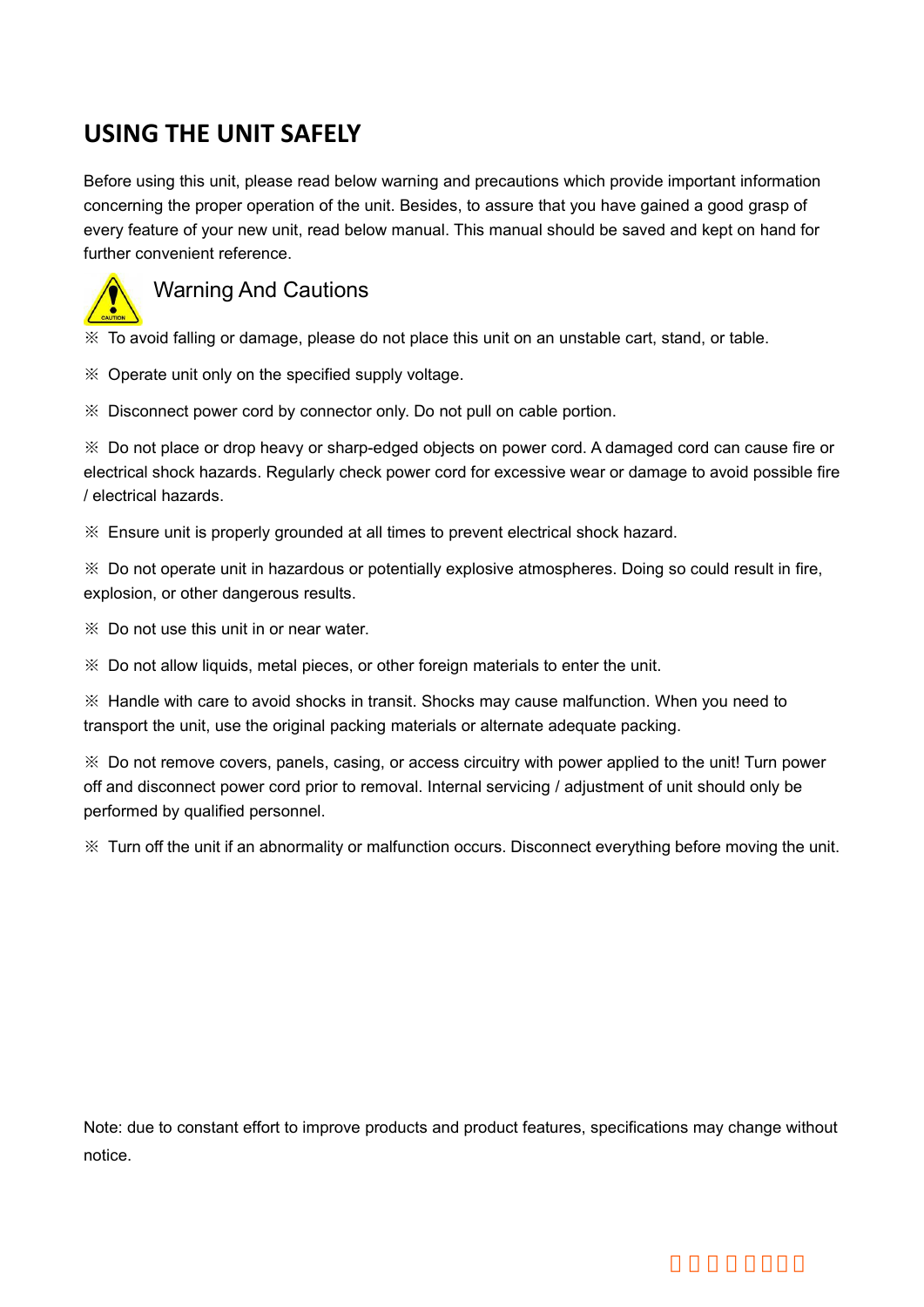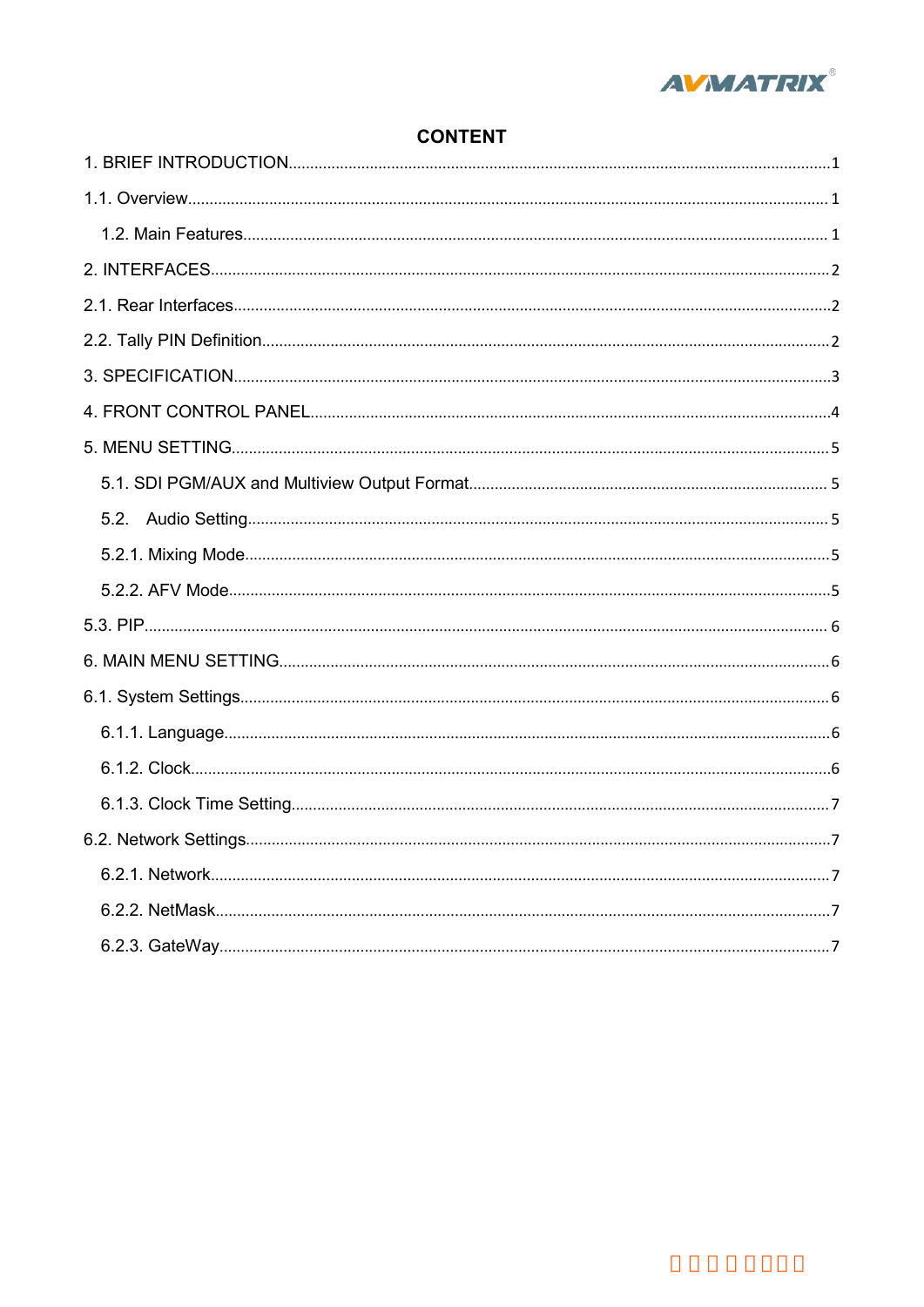<span id="page-3-1"></span><span id="page-3-0"></span>

**1. BRIEF INTRODUCTION**<br> **1.1. Overview**<br>
VS0601 is a miniature design metal housing 6-channel SDI/HDMI multi-format video switching, audio mixing, and different transition effects. Inputs signal is auto-detected<br>
witch so **1. BRIEF INTRODUCTION**<br>**1.1. Overview**<br>VS0601 is a miniature design metal housing 6-channel SDI/HDI<br>video switching, audio mixing, and different transition effects. Inp<br>output can be scaled, which can be compatible with m **1.BRIEF INTRODUCTION**<br>1.1. Overview<br>VS0601 is a miniature design metal housing 6-channel SDI/HDMI multi-format video switcher that allows<br>video switching, audio mixing, and different transition effects. Inputs signal is **VICK TRIX<sup>®</sup><br>1.1. Overview**<br>VS0601 is a miniature design metal housing 6-channel SDI/HDMI multi-format video switcher that allows<br>video switching, audio mixing, and different transition effects. Inputs signal is auto-dete **COUTRE ANT ANTALL ANT ANTALL ANTAGE ANTAGE ASSEM AND A SET ANTIFICATE ASSEMATATION**<br>
US0601 is a miniature design metal housing 6-channel SDI/HDMI multi-format video switcher that allows<br>
video switching, audio mixing, an **EFFINTRODUCTION**<br> **ERRICH INTRODUCTION**<br>
US0601 is a miniature design metal housing 6-channel SDI/HDMI multi-format video switcher that allows<br>
video switching, audio mixing, and different transition effects. Inputs signa



- 
- 
- <span id="page-3-2"></span>**1.2. Main Features**<br>
• Miniature and portable design<br>
• 6 channel inputs:  $4 \times SDI$  and  $2 \times HDMI$  inputs<br>
•  $2 \times SDI$  &  $1 \times HDMI$  PGM outputs,  $1 \times SDI$  &  $1 \times HDMI$  m<br>
•  $1 \times SDI$  AUX output, can be selected as PGM or PVW<br>
• Multi-■ Miniature and portable design<br>
■ 6 channel inputs: 4×SDI and 2×HDMI inputs<br>
■ 2×SDI & 1×HDMI PGM outputs, 1×SDI & 1×HDMI multiview<br>
■ 1×SDI AUX output, can be selected as PGM or PVW<br>
■ Multi-format support, input format ■ 6 channel inputs: 4×SDI and 2×HDMI inputs<br>
■ 2×SDI & 1×HDMI PGM outputs, 1×SDI & 1×HDMI multiview o<br>
■ 1×SDI AUX output, can be selected as PGM or PVW<br>
■ Multi-format support, input format auto-detected and PGM out<br>
■ T • 2×SDI & 1×HDMI PGM outputs, 1×SDI &<br>1×SDI AUX output, can be selected as F<br>• Multi-format support, input format auto-d<br>• T-Bar/AUTO/CUT transitions<br>• Mix/ Fade/ Wipe transition effects<br>• PIP mode size and position adjus
- 
- 1.2. Main Features<br>
 Miniature and portable design<br>
 6 channel inputs: 4×SDI and 2×HDMI inputs<br>
 2×SDI & 1×HDMI PGM outputs, 1×SDI & 1×HDMI multiview output<br>
 1×SDI AUX output, can be selected as PGM or PVW<br>
 Multi-f ■ 1×SDI AUX output, can be selected as PGM or PVW<br>
■ Multi-format support, input format auto-detected and PGM<br>
■ T-Bar/AUTO/CUT transitions<br>
■ Mix/ Fade/ Wipe transition effects<br>
■ PIP mode size and position adjustable<br>
■ ■ Multi-format support, input format auto-detected and F<br>
■ T-Bar/AUTO/CUT transitions<br>
■ Mix/ Fade/ Wipe transition effects<br>
■ PIP mode size and position adjustable<br>
■ Audio mixing<br>
■ GPIO for Tally, LAN for update<br>
■ FT
- 
- 
- 
- 
- 
-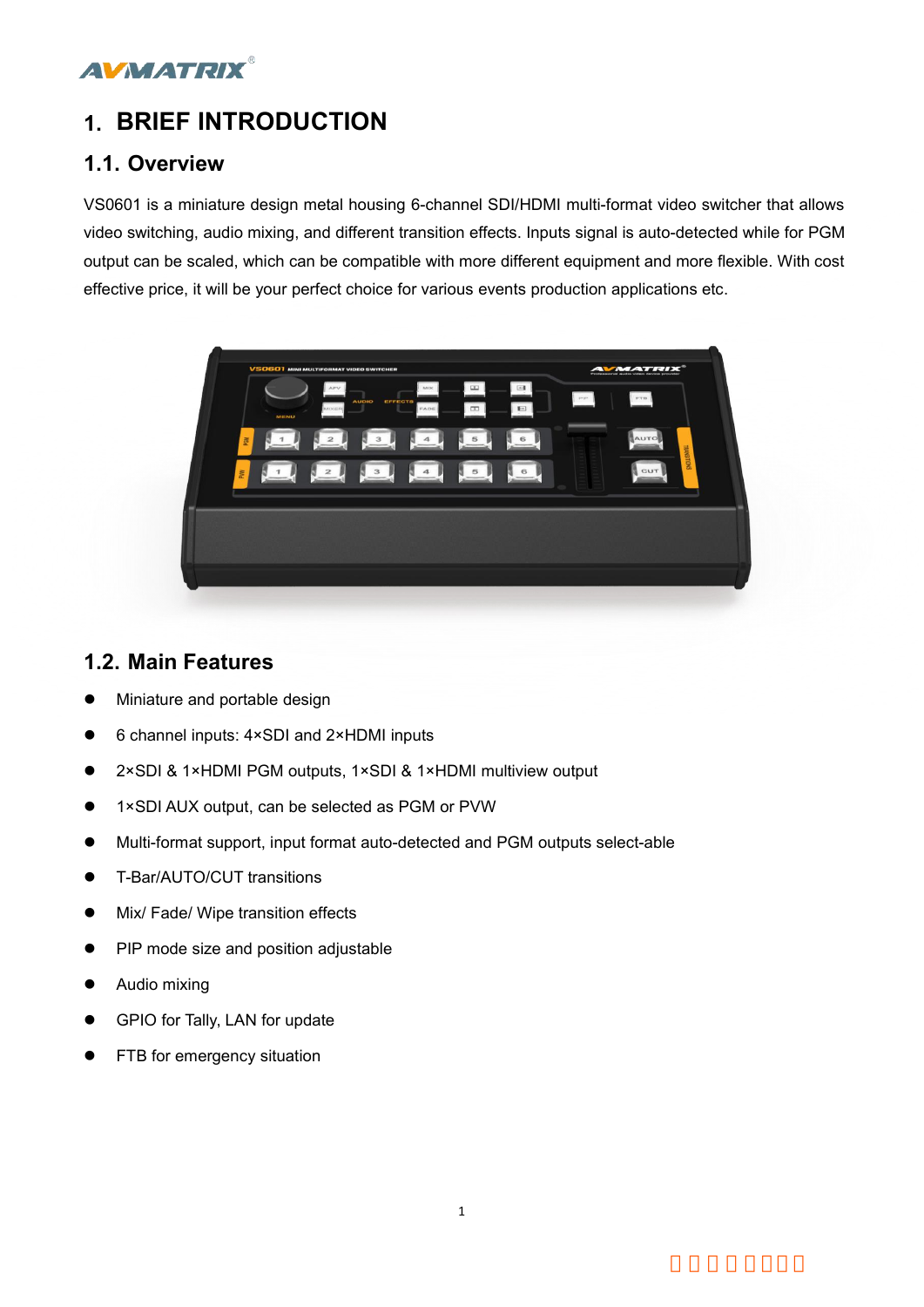



<span id="page-4-1"></span><span id="page-4-0"></span>

|                | $\boxed{2}$<br>$\overline{2}$<br>$\overline{4}$<br>$\bullet$<br>$\boxed{R}$<br>$\ensuremath{\mathsf{R}}$<br>$\sim$<br>(PGM)<br><b>MULTIVIEW OUT</b><br>(PGM)<br><b>OUT</b><br>$\blacksquare$<br>SDI IN<br><b>HDMI IN</b><br><b>DC 12V</b> |
|----------------|-------------------------------------------------------------------------------------------------------------------------------------------------------------------------------------------------------------------------------------------|
| 1              | GPIO (for tally)                                                                                                                                                                                                                          |
| $\overline{2}$ | LAN (for update)                                                                                                                                                                                                                          |
| 3              | 3.5mm AUDIO IN/OUT                                                                                                                                                                                                                        |
| 4              | <b>AUDIO OUT</b>                                                                                                                                                                                                                          |
| 5              | <b>AUDIO IN</b>                                                                                                                                                                                                                           |
| 6              | HDMI PGM OUT                                                                                                                                                                                                                              |
| $\overline{7}$ | HDMI &SDI MULTIVEW OUT                                                                                                                                                                                                                    |
| 8              | SDI AUX OUT                                                                                                                                                                                                                               |
| 9              | SDI PGM OUT                                                                                                                                                                                                                               |
| 10             | <b>SDI IN</b>                                                                                                                                                                                                                             |
| 11             | <b>HDMI IN</b>                                                                                                                                                                                                                            |
| 12             | <b>DC 12V</b>                                                                                                                                                                                                                             |
| 13             | <b>Power Switch</b>                                                                                                                                                                                                                       |
|                | 2.2. Tally PIN Definition<br>O <sub>1</sub><br>$\Omega$<br>$\Omega$<br>5<br>$O_6$<br>10 <sub>O</sub>                                                                                                                                      |

<span id="page-4-2"></span>

| <b>PIN</b> | <b>Definition</b> | <b>PIN</b> | <b>Definition</b> |
|------------|-------------------|------------|-------------------|
| 11         | PGM-IN1           | 6          | PVW-IN1           |
| 12         | PGM-IN2           |            | PVW-IN2           |
| 13         | PGM-IN3           | 8          | PVW-IN3           |
| 14         | PGM-IN4           | 9          | PVW-IN4           |
| 15         | PGM-IN5           | 10         | PVW-IN5           |
| 2          | PGM-IN6           | 4          | PVW-IN6           |
|            | <b>GND</b>        |            |                   |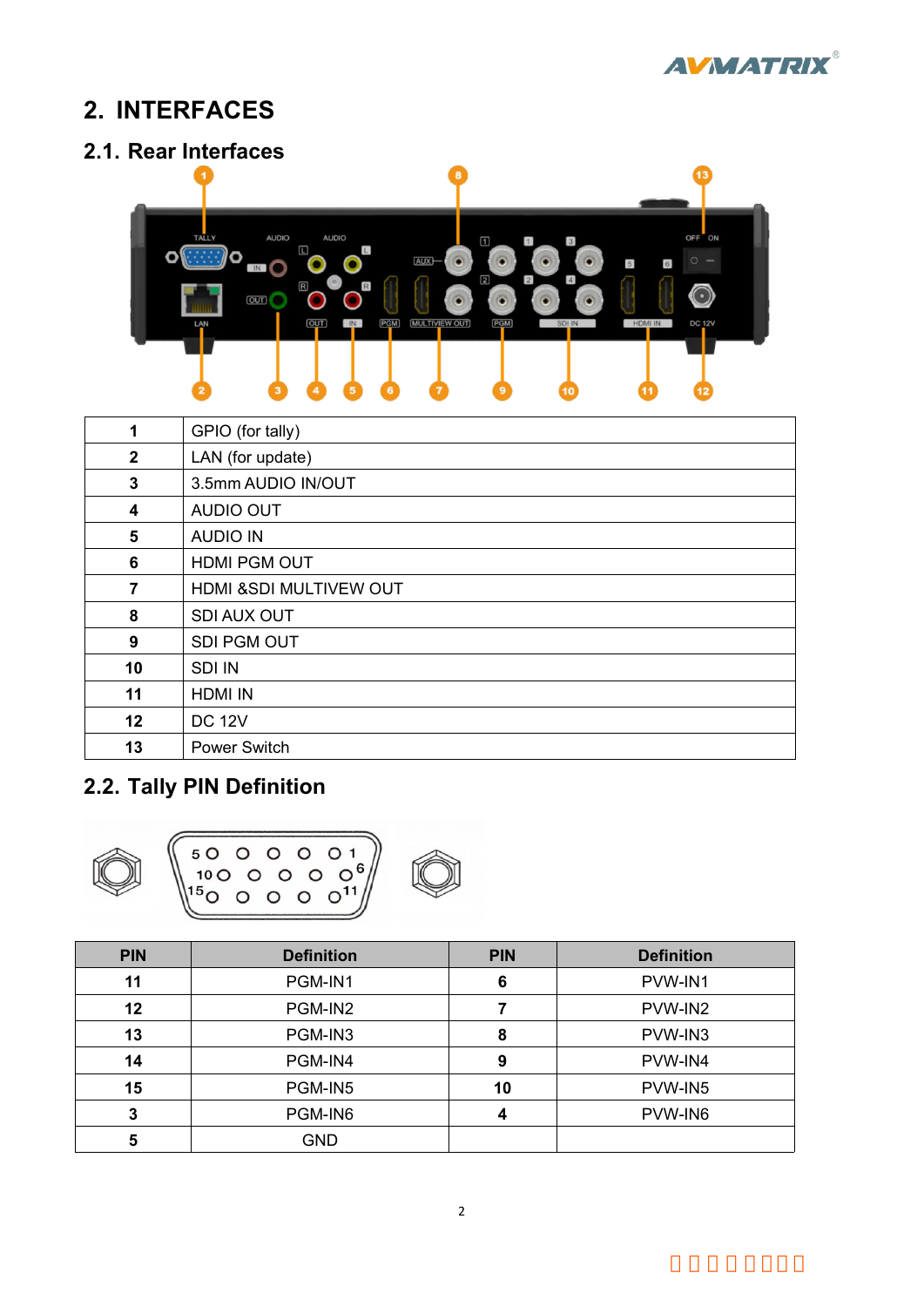<span id="page-5-0"></span>

| <b>AVMATRIX®</b><br><b>3. SPECIFICATION</b> |                                |                                                                                                                                                                      |
|---------------------------------------------|--------------------------------|----------------------------------------------------------------------------------------------------------------------------------------------------------------------|
|                                             |                                |                                                                                                                                                                      |
|                                             | Video Inputs                   | 4×3G/HD/SD-SDI, 2×HDMI                                                                                                                                               |
|                                             | <b>SDI Input Format</b>        | 1080p 60/59.94/50/30/29.97/25/24/23.98<br>1080psF 30/29.97/25/24/23.98<br>1080i 60/59.94/50<br>720p 60/59.94/50/30/29.97/25/24/23.98<br>625i 50 PAL, 525i 59.94 NTSC |
| <b>Inputs</b>                               | <b>HDMI Input Format</b>       | 1080p 60/59.94/50/30/29.97/25/24/23.98/23.976<br>1080i 50/59.94/60<br>720p 60/59.94/50/30/29.97/25/24/23.98<br>576i 50, 576p 50                                      |
|                                             | SDI Video Rate                 | Auto detection, SD/HD/3G-SDI                                                                                                                                         |
|                                             | SDI Compliance                 | SMPTE 259M/ SMPTE 292M/ SMPTE 424M                                                                                                                                   |
|                                             | Color Space and Precision      | SDI: YUV 4:2:2, 10-bit;<br>HDMI: RGB 444 8/10/12bit; YUV 444 8/10/12bit;<br>YUV 422 8/10/12bit                                                                       |
|                                             | <b>PGM Outputs</b>             | 2×3G/HD/SD-SDI; 1×HDMI Type A                                                                                                                                        |
| <b>Outputs</b>                              | <b>PGM Output Format</b>       | 1080p 60/50/30/25/24<br>1080i 50/60                                                                                                                                  |
|                                             | <b>Multiview Output</b>        | 1×3G/HD/SD-SDI; 1×HDMI Type A                                                                                                                                        |
|                                             | <b>Multiview Output Format</b> | 1080p 60                                                                                                                                                             |
|                                             | Audio Input                    | 1×3.5mm Stereo audio; 1×RCA(L/R)                                                                                                                                     |
| <b>Audio</b>                                | <b>Audio Output</b>            | 1×RCA(L/R); 3.5mm 1× Stere audio                                                                                                                                     |
|                                             | <b>GPIO</b>                    | Tally                                                                                                                                                                |
|                                             | LAN                            | <b>RJ45</b>                                                                                                                                                          |
|                                             | Power                          | DC 12V, 2.75A                                                                                                                                                        |
|                                             | Consumption                    | <33W                                                                                                                                                                 |
|                                             | <b>Operation Temperature</b>   | -20 $^{\circ}$ C~60 $^{\circ}$ C                                                                                                                                     |
| <b>Others</b>                               | Storage Temperature            | -30°C~70°C                                                                                                                                                           |
|                                             | <b>Operation Humidity</b>      | 20%~70%RH                                                                                                                                                            |
|                                             | Dimension                      | 249.2×172.3×55mm                                                                                                                                                     |
|                                             | Weight                         | 1kg                                                                                                                                                                  |
|                                             | Warranty                       | 2 Year Limited                                                                                                                                                       |
| <b>Accessories</b>                          | Accessories                    |                                                                                                                                                                      |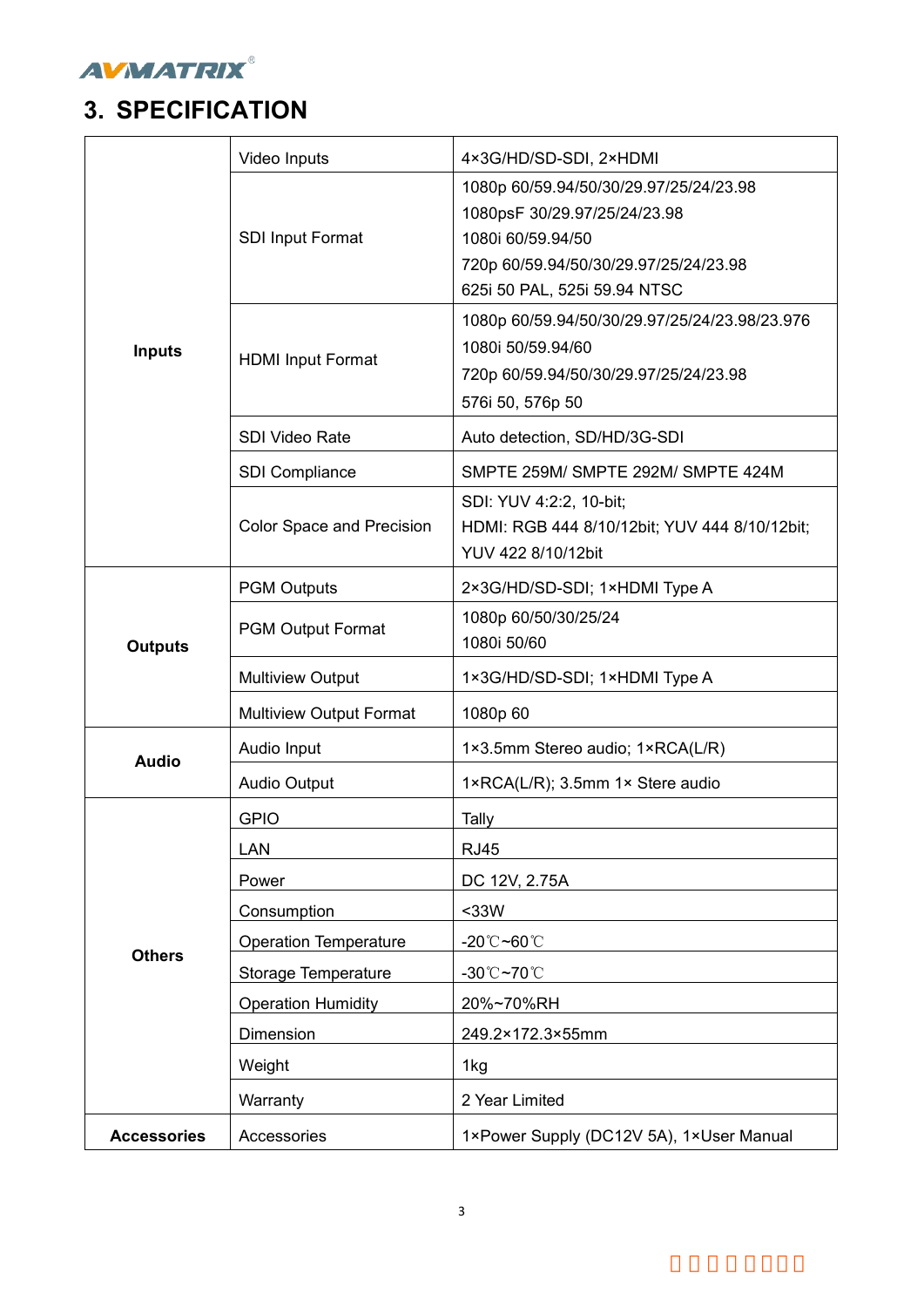

<span id="page-6-0"></span>

| 1                       | PVW:1-6      | Selecting the signal source for Preview.                        |
|-------------------------|--------------|-----------------------------------------------------------------|
| $\overline{\mathbf{2}}$ | PGM:1-6      | Selecting the signal source for Program                         |
| 3                       | <b>MENU</b>  | Menu Setting                                                    |
| 4                       | <b>MIXER</b> | Support 2-ch audio mixing                                       |
| 5                       | <b>AFV</b>   | Audio follow video mode                                         |
| 6                       | <b>FADE</b>  | Fade transition effect                                          |
| $\overline{7}$          | <b>MIX</b>   | Mix transition effect                                           |
| 8                       |              | Wipe transition effect                                          |
| $\boldsymbol{9}$        | <b>PIP</b>   | Picture in Picture                                              |
| 10                      | <b>FTB</b>   | Fade to Black, used for emergency situation                     |
| 11                      | <b>AUTO</b>  | Performs an automated switch between Program and Preview.       |
| 12                      | <b>CUT</b>   | Performs a simple immediate switch between Program and Preview. |
| 13                      | T-bar        | <b>T-bar Manual Transition</b>                                  |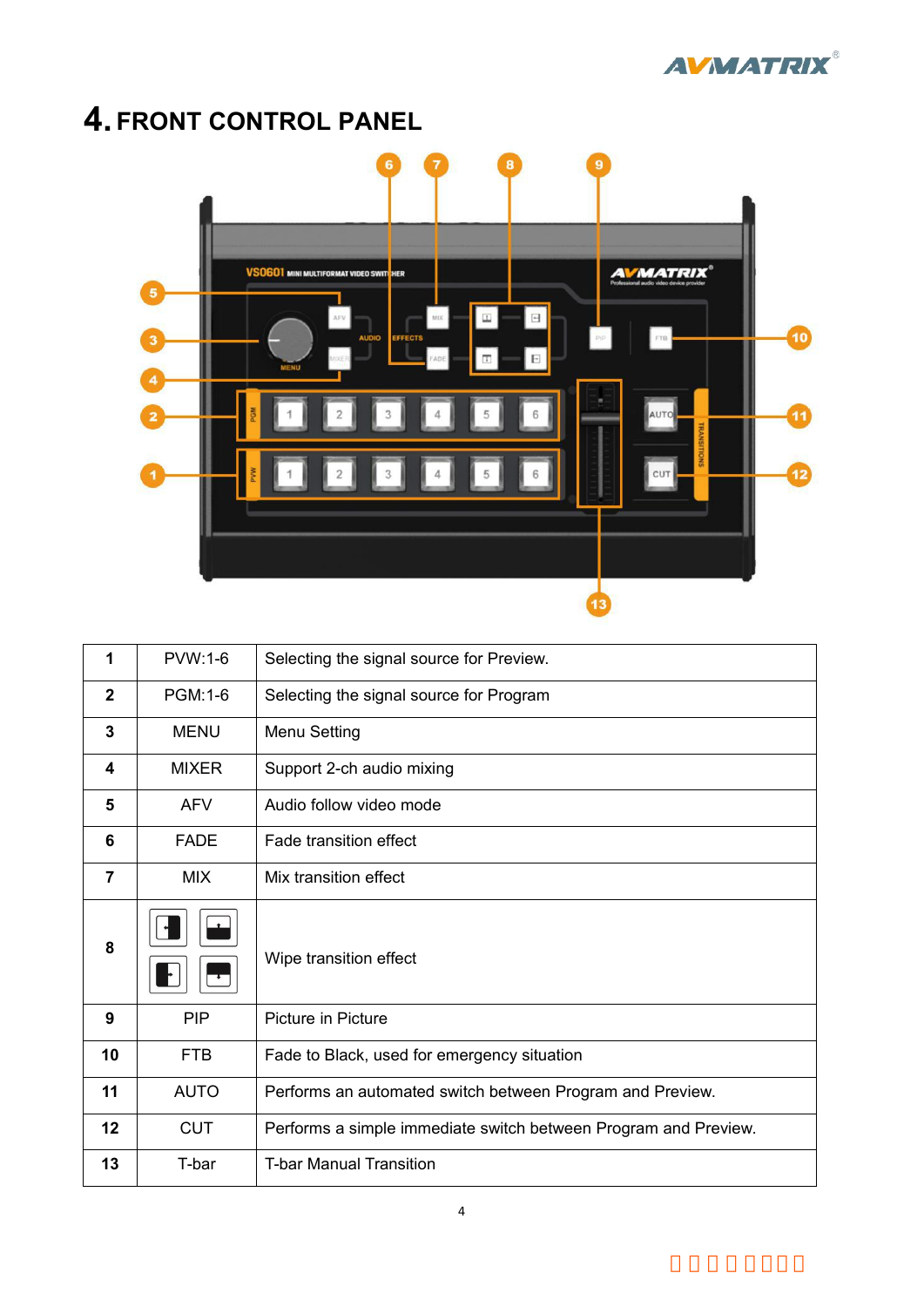<span id="page-7-0"></span>

**5. MENU SETTING**<br>**5.1. SDI PGM/AUX and Multiview Output Format**<br>The output format of multiview is fixed at 1080p60, and for PGM output can be<br>PVW and PGM output, there is a AUX for choice, you can quickly select the and P **5. MENU SETTING**<br>**5.1. SDI PGM/AUX and Multiview Output Format**<br>The output format of multiview is fixed at 1080p60, and for PGM output can be set by the knob. Exce<br>PVW and PGM output, there is a AUX for choice, you can qu **S. MENU SETTING**<br>**5.1. SDI PGM/AUX and Multiview Output Format**<br>The output format of multiview is fixed at 1080p60, and for PGM output can be set by the knob. Except<br>PVW and PGM output, there is a AUX for choice, you can **FRAM SETTING**<br> **FRAM OUTRE SETTING**<br> **FRAM OUTRE AUX AND MULTIVIEW OUTPUT FORM** output can be set by the knob. Except<br>
PVW and PGM output, there is a AUX for choice, you can quickly select the auxiliary output between<br>
PV **FORM SETTING**<br> **F.1. SDI PGM/AUX and Multiview Output Format**<br>
The output format of multiview is fixed at 1080p60, and for PGM output can be set by the knob. Except<br>
PVW and PGM output, there is a AUX for choice, you can 5. MENU SETTING<br>
5.1. SDI PGM/AUX and Multiview Output Format<br>
The output format of multiview is fixed at 1080p60, and for PGM output can be set by the knob. Except<br>
PVW and PGM via Menu knob. The default setting is PGM af

<span id="page-7-1"></span>

|                                                                                                                                                                                                                                |                                                                                                                         | The output format of multiview is fixed at 1080p60, and for PGM output can be set by the knob. Except                                                                                                      |  |
|--------------------------------------------------------------------------------------------------------------------------------------------------------------------------------------------------------------------------------|-------------------------------------------------------------------------------------------------------------------------|------------------------------------------------------------------------------------------------------------------------------------------------------------------------------------------------------------|--|
|                                                                                                                                                                                                                                |                                                                                                                         | PVW and PGM output, there is a AUX for choice, you can quickly select the auxiliary output between                                                                                                         |  |
|                                                                                                                                                                                                                                |                                                                                                                         | PVW and PGM via Menu knob. The default setting is PGM after reset. There are resolution 1080P                                                                                                              |  |
| 50/60/30/25/24Hz, 1080I 50/60Hz selectable for SDI/HDMI PGM and AUX outputs.                                                                                                                                                   |                                                                                                                         |                                                                                                                                                                                                            |  |
| <b>STATUS</b>                                                                                                                                                                                                                  | <b>STATUS</b>                                                                                                           |                                                                                                                                                                                                            |  |
| CH <sub>1</sub><br><b>IN1</b><br>CH <sub>2</sub><br>IN <sub>2</sub><br>CH1_VOL.<br>100<br>CH <sub>2_VOL</sub><br>100<br>AUX<br><b>PGM</b><br><b>Audio Mode</b><br><b>Mixing</b><br><b>PGM</b><br>1080P30<br>5.2. Audio Setting | CH <sub>1</sub><br>CH <sub>2</sub><br>CH1_VOL.<br>CH <sub>2_VOL.</sub><br><b>AUX</b><br><b>Audio Mode</b><br><b>PGM</b> | IN1<br>IN <sub>2</sub><br>100<br>100<br><b>PGM</b><br><b>Mixing</b><br>1080P30                                                                                                                             |  |
| 5.2.1. Mixing Mode                                                                                                                                                                                                             |                                                                                                                         | This video switcher is coming with 1 channel L/R analog audio input & output and 1 channel 3.5mm<br>stereo audio input and output, support both audio following video mode and audio mixing mode.          |  |
| RCA IN.                                                                                                                                                                                                                        |                                                                                                                         | Press button MIXER to set audio mode as mixing. Press memu and choose audio channel for 2channal<br>audio mixing, each channel, users can select audio source from IN1/ IN2/ IN3/ IN4/ IN5 / IN6/ Phone In |  |

<span id="page-7-2"></span>Press button MIXER to set audio mode as mixing. Press memu and choose audio channel for 2channal<br>Press button MIXER to set audio mode as mixing. Press memu and choose audio channel for 2channal<br>audio mixing, each channel, FGM 1080P30<br> **EGM** 1080P30<br> **EGM** 1080P30<br>
This video switcher is coming with 1 channel L/R analog audio input & output and 1 channel 3.5mm<br>
stereo audio input and output, support both audio following video mode and audio **5.2. Audio Setting**<br>This video switcher is coming with 1 ch<br>stereo audio input and output, support 1<br>**5.2.1. Mixing Mode**<br>Press button MIXER to set audio mode<br>audio mixing, each channel, users can<br>RCA IN.<br>STATUS<br>CH1<br>CH2

<span id="page-7-3"></span>

| audio mixing, each channel, users can select audio source from IN1/ IN2/ IN3/ IN4/ IN5 / IN6/ Phone In<br>RCA IN.                                                                                               |                                                                                |                                                                                                                         |                                                                    |  |  |
|-----------------------------------------------------------------------------------------------------------------------------------------------------------------------------------------------------------------|--------------------------------------------------------------------------------|-------------------------------------------------------------------------------------------------------------------------|--------------------------------------------------------------------|--|--|
| <b>STATUS</b>                                                                                                                                                                                                   |                                                                                | <b>STATUS</b>                                                                                                           |                                                                    |  |  |
| CH <sub>1</sub><br>CH <sub>2</sub><br>CH1_VOL.<br>CH <sub>2_VOL</sub><br><b>AUX</b><br>Audio Mode<br><b>PGM</b>                                                                                                 | IN1<br>IN <sub>2</sub><br>100<br>100<br><b>PGM</b><br><b>Mixing</b><br>1080P30 | CH <sub>1</sub><br>CH <sub>2</sub><br>CH1_VOL.<br>CH <sub>2</sub> VOL.<br><b>AUX</b><br><b>Audio Mode</b><br><b>PGM</b> | IN1<br>IN2<br>100<br>100<br><b>PGM</b><br><b>Mixing</b><br>1080P30 |  |  |
| 5.2.2. AFV Mode                                                                                                                                                                                                 |                                                                                |                                                                                                                         |                                                                    |  |  |
| Press AFV button to enable the aujo follow video mode. When the audio is in AFV mode the audio is<br>coming from the embedded audio of Program video source. User can control the audio volume by menu<br>knob. |                                                                                |                                                                                                                         |                                                                    |  |  |
| <b>STATUS</b>                                                                                                                                                                                                   |                                                                                |                                                                                                                         |                                                                    |  |  |

<span id="page-7-4"></span>

| <b>STATUS</b>        |                 |
|----------------------|-----------------|
| CH <sub>1</sub>      | IN <sub>1</sub> |
| CH <sub>2</sub>      | IN <sub>2</sub> |
| CH1_VOL.             | 100             |
| CH <sub>2</sub> VOL. | 100             |
| <b>AUX</b>           | <b>PGM</b>      |
| <b>Audio Mode</b>    | <b>AFV</b>      |
| <b>PGM</b>           | 1080P30         |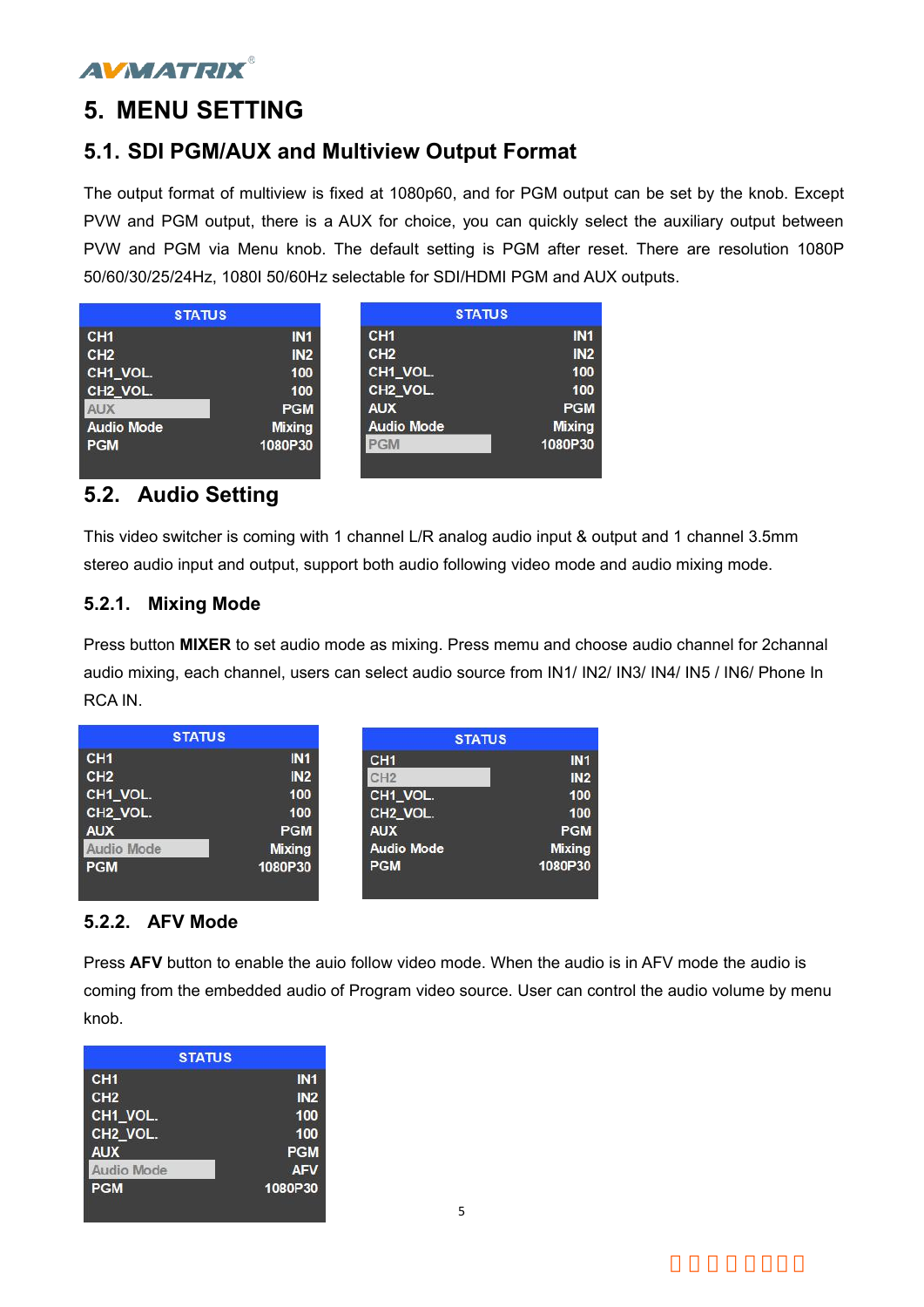

**5.3. PIP**<br>Press PIP button the menu will enter into an interfactor<br>border of PIP can be set from menu. **FREE SET PIP**<br>Press PIP button the menu will enter into an interface as below image. The window size, position and<br>border of PIP can be set from menu. 5.3. PIP<br>Press PIP button the menu will enter into an interface as below if<br>border of PIP can be set from menu.<br>PIP<br>Window PIP 1

<span id="page-8-0"></span>

Window<br>
I Flexition<br>
Size small<br>
Sorder Enable<br>
Size small<br>
Der Border Width<br>
Der Border Color<br>
Size Border Color<br>
When STATUS menu is not selected, press the MENU button to enter into main menu directly. In case<br>
one of t **Example of the item is selected** (see below), rotate the MENU button to enter into main menu directly. In case<br> **Sorder Color**<br> **C. MAIN MENU SETTING**<br>
When STATUS menu is not selected, press the MENU button to enter in Size Small<br>
Size Small<br>
Border Enable On<br>
Border Color White<br>
Exit<br>
6. MAIN MENU SETTING<br>
When STATUS menu is not selected, press the MENU button to enter into main n<br>
one of the item is selected(see below), rotate the MEN

<span id="page-8-1"></span>

| one of the item is selected(see below), rotate the MENU button rotate anticlockwise to exit the choice, |
|---------------------------------------------------------------------------------------------------------|
| then press the MENU button to enter into main menu.                                                     |
| <b>Main Menu</b><br><b>System Settings</b><br><b>Network Settings</b><br><b>Device Info</b>             |
| Exit                                                                                                    |
| <b>6.1. System Settings</b>                                                                             |
| 6.1.1. Language                                                                                         |
| Entering system settings from the menu to switch the system language between English and Chinese.       |
| 6.1.2. Clock                                                                                            |
|                                                                                                         |
| Entering system settings from the menu to switch the real-time clock shown in Analog or Digital.        |

<span id="page-8-4"></span><span id="page-8-3"></span><span id="page-8-2"></span>